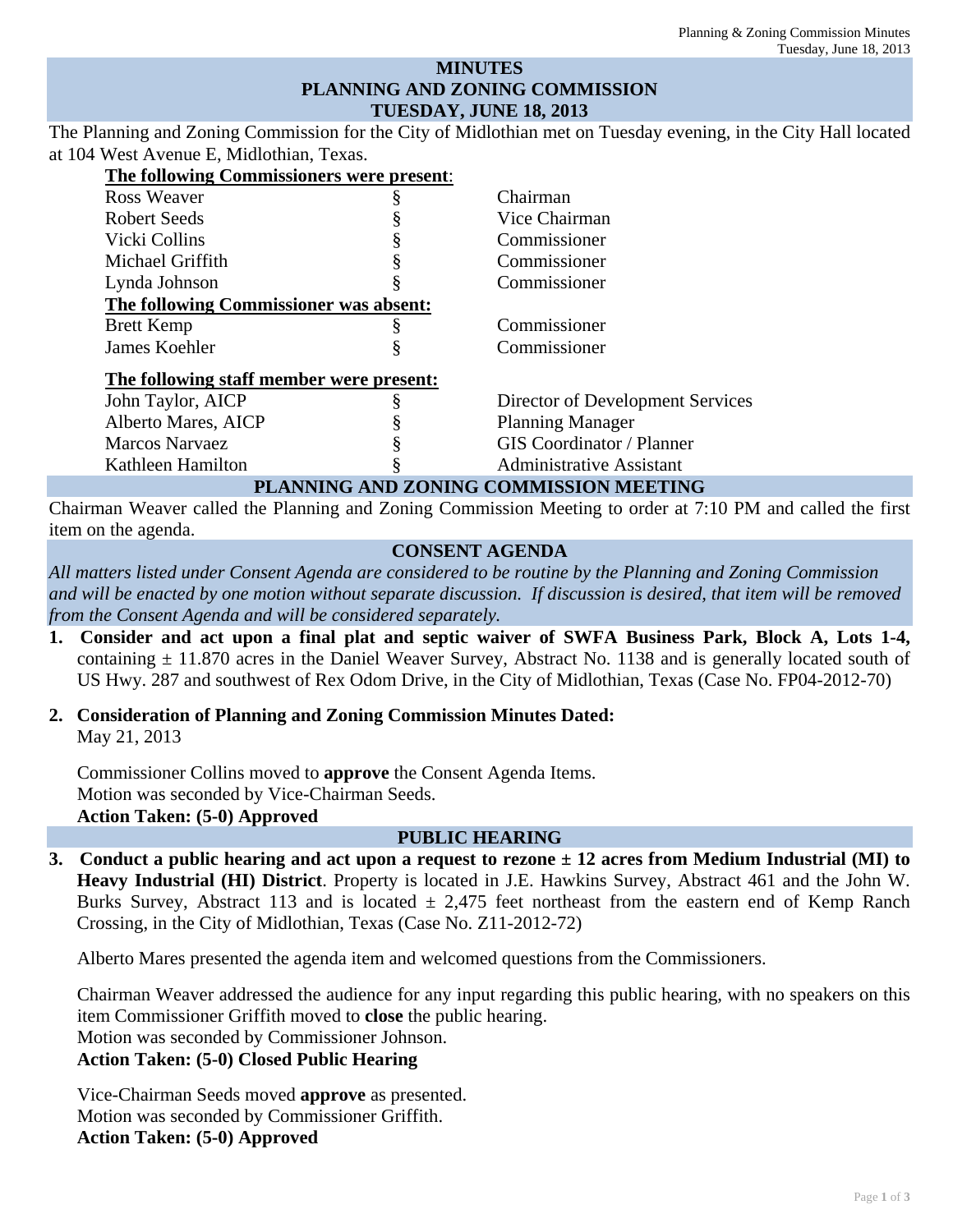# **PUBLIC HEARING CONTINUED**

**4. Conduct a public hearing and act upon a request for a Specific Use Permit to allow a petroleum storage facility on ± 12 acres on property zoned Heavy Industrial (HI).** Property is located in J.E. Hawkins Survey, Abstract 461 and the John W. Burks Survey, Abstract 113 and is located  $\pm$  2,475 feet northeast from the eastern end of Kemp Ranch Crossing, in the City of Midlothian, Texas (Case No. SUP06-2012-73)

Alberto Mares presented the agenda item and welcomed questions from the Commissioners.

Chairman Weaver addressed the audience for any input regarding this public hearing, with no speakers on this item Commissioner Griffith moved to **close** the public hearing.

Motion was seconded by Vice-Chairman Seeds.

**Action Taken: (5-0) Closed Public Hearing** 

Commissioner Johnson moved to **approve** as presented. Motion was seconded by Vice-Chairman Seeds. **Action Taken: (5-0) Approved** 

#### **REGULAR AGENDA**

**5.** Consider and act upon a preliminary plat Railport Business Park, Lot 1, Block 4, containing  $\pm$  12 acres, out of the John W. Burks Survey, Abstract 113 and J.E. Hawkins Survey, Abstract 461 and located at the eastern end of the proposed extension of Kemp Ranch Crossing, in the City of Midlothian, Texas

Marcos Narvaez presented the agenda item and welcomed questions from the Commissioners.

Vice-Chairman Seeds moved to **approve** as presented. Motion was seconded by Commissioner Griffith. **Action Taken: (5-0) Approved** 

**6. Consider and act upon a final plat Railport Business Park, Lot 1, Block 4,** containing ± 12 acres, out of the John W. Burks Survey, Abstract 113 and J.E. Hawkins Survey, Abstract 461 and located at the eastern end of the proposed extension of Kemp Ranch Crossing, in the City of Midlothian, Texas (Case No. FP05-2012-75)

Marcos Narvaez presented the agenda item and welcomed questions from the Commissioners.

Chairman Weaver moved to **approve** as presented. Motion was seconded by Commissioner Collins. **Action Taken: (5-0) Approved** 

**7. Consider and act upon the site plan, building elevations, and landscape plans for a MidTowne assisted living and memory care facility,** containing  $\pm$  3.5 acres, located on the east side of South 9<sup>th</sup> Street and approximately 150 feet south of George Hopper Road, in the City of Midlothian, Texas

Alberto Mares presented the agenda item and welcomed questions from the Commissioners.

Commissioner Collins moved to **approve** as presented. Motion was seconded by Commissioner Johnson. **Action Taken: (5-0) Approved** 

**8. Consider and act upon a preliminary plat of MidTowne Phase 6,** containing ±6.627 acres in the W. Hawkins Survey, Abstract 465 and is generally located  $\pm$  110 feet north of the intersection of Austin Trace and Skye Lane, in the City of Midlothian, Texas (Case No. PP03-2012-71)

Marcos Narvaez presented the agenda item and welcomed questions from the Commissioners.

Chairman Weaver moved to **approve** with the following conditions:

1. Extend alley lane east from Lot 9 to Lot 2 continuing to Cody Hunter Lane, with the flexibility of the alley placement between lots 1 and 2.